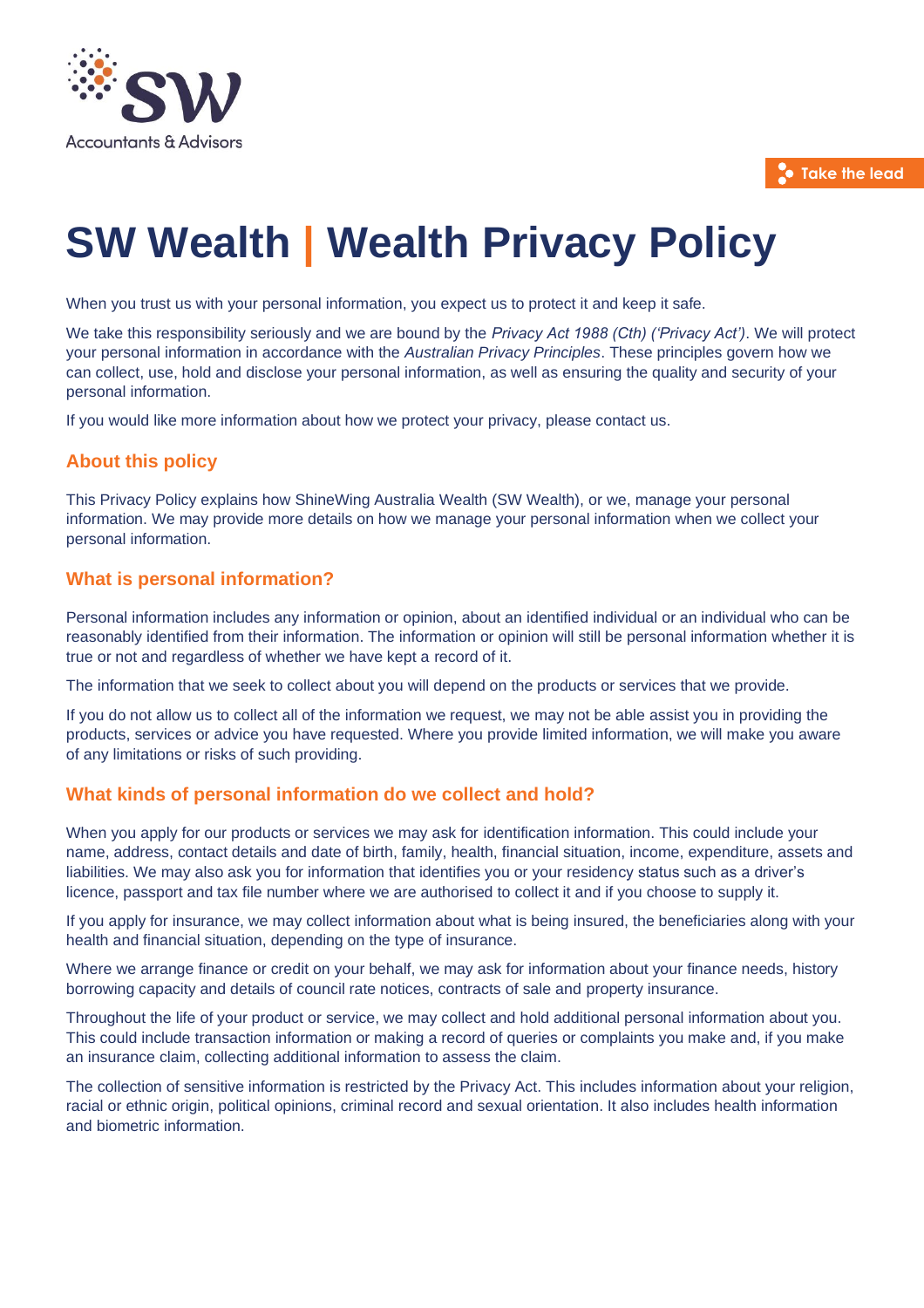

Generally, we only collect this sort of information if it is necessary to provide you with a specific product or service and you have consented to that collection. For example, we may collect health information about you to process a claim under an insurance policy or collect voice biometric information to verify your identity or authorise transactions.

# **Why do we collect, hold, use and disclose personal information?**

The main reason we collect, use, hold and disclose personal information is to provide you with products and

services. This includes:

- Checking whether you are eligible for the product or service
- Assisting you where online applications are not completed
- Providing the product or service
- Managing the product or service, such as invoicing or client surveys.
- Assisting you with your questions and requests.

We may also use your information to comply with legislative or regulatory requirements in any jurisdiction, prevent fraud, crime or other activity that may cause harm in relation to our products or services and to help us run our business.

We may also use your information to internally help us improve our services with you.

# **How do we collect personal information?**

We collect most personal information directly from you. For example, we will collect your personal information when you apply for or use a product and/or service, or when you talk to us in person or on the phone.

We also collect information from you electronically. For instance, when you visit our website or if you send us electronic correspondence (see "Do we collect personal information electronically?").

Sometimes we collect personal information about you from other people or organisations. This may happen without your direct involvement. For instance, we may collect personal information about you from:

- Publicly available sources of information, such as public registers
- Your representatives (including your legal advisor, accountant, mortgage broker, executor, administrator, guardian, trustee, or attorney)
- Your employer
- Other organisations, who jointly with us, provide products or services to you
- Commercial information service providers, such as companies that provide fraud prevention reports
- Insurers, re-insurers and health care providers.

#### **What laws require or authorise us to collect personal information?**

We are required or authorised to collect:

- Certain identification information about you as outlined in the *Anti-Money Laundering and Counter-Terrorism*
- *Financing Act 2006 (Cth)* and *Anti-Money Laundering and Counter-Terrorism Financing Rules Instrument 2007 (No. 1)*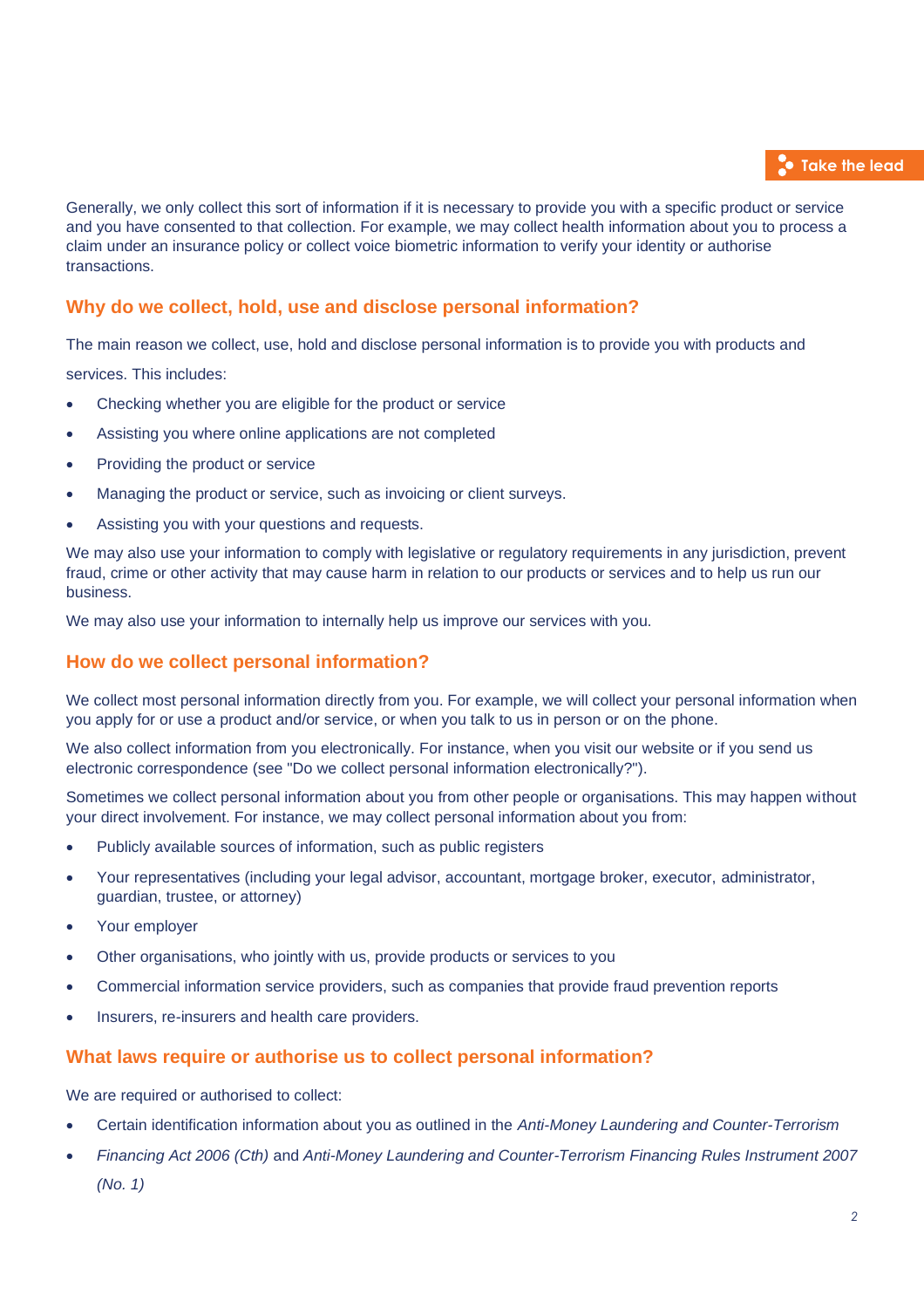

- Your Tax File Number, if you choose to provide it as specified in the *Income Tax Assessment Act 1936 (Cth)*
- Certain information in relation to your application if you have applied for insurance as required by the *Insurance Contracts Act 1984 (Cth).*

# **How do we hold personal information?**

Your personal information will be stored electronically in secure data centres which are owned by either ShineWing Australia (SW), SW Wealth or by external service providers bound by the Australian Privacy Principles. Some information we hold about you will be stored in paper files. We use a range of physical and electronic security measures to protect the security of the personal information we hold. For example:

- Access to information systems is controlled through identity and access management
- Employees are bound by internal information security policies and are required to keep information secure
- All employees are required to complete training about information security
- We regularly monitor and review our compliance with internal policies and industry best practice.

We take reasonable steps to destroy your personal information when it is no longer needed for any purpose permitted under the Privacy Act. This requirement does not apply if we are required or authorised by law to keep it.

### **Who do we disclose your personal information to, and why?**

We may provide personal information about our clients to organisations outside SW and SW Wealth. To protect personal information, we ensure our service providers comply with the Privacy Act. We only authorise our service providers to use or disclose your personal information for the specific role we ask them to perform.

Generally, we disclose personal information to organisations that help us with our business. These may include:

- Our agents, contractors and external service providers (for example, mailing houses and technology service providers)
- Paraplanning service providers
- Insurers, re-insurers and health care providers
- Payment systems operators (for example, merchants receiving card payments)
- Other organisations, who jointly with us, provide products or services to you
- Financial services organisations, including banks, lenders, superannuation funds, stockbrokers, custodians, fund managers and portfolio service providers
- We receive services to support the credit broking services we give you. We receive mortgage aggregation services from PLAN Australia. Sometimes they collect personal information about customers to manage commission payments. If you want to find out how they manage your personal information on their website [http://www.planaustralia.com.au/privacy-policy.](http://www.planaustralia.com.au/privacy-policy)
- Debt collectors
- Our representatives (including legal advisors, compliance advisors or auditors)
- Your representatives (including your legal advisor, accountant, mortgage broker, property valuer, guarantors, (including prospective) family members, executor, administrator, guardian, trustee, or attorney)
- Any government and regulatory bodies required by law, to prevent fraud or other misconduct
- IT service providers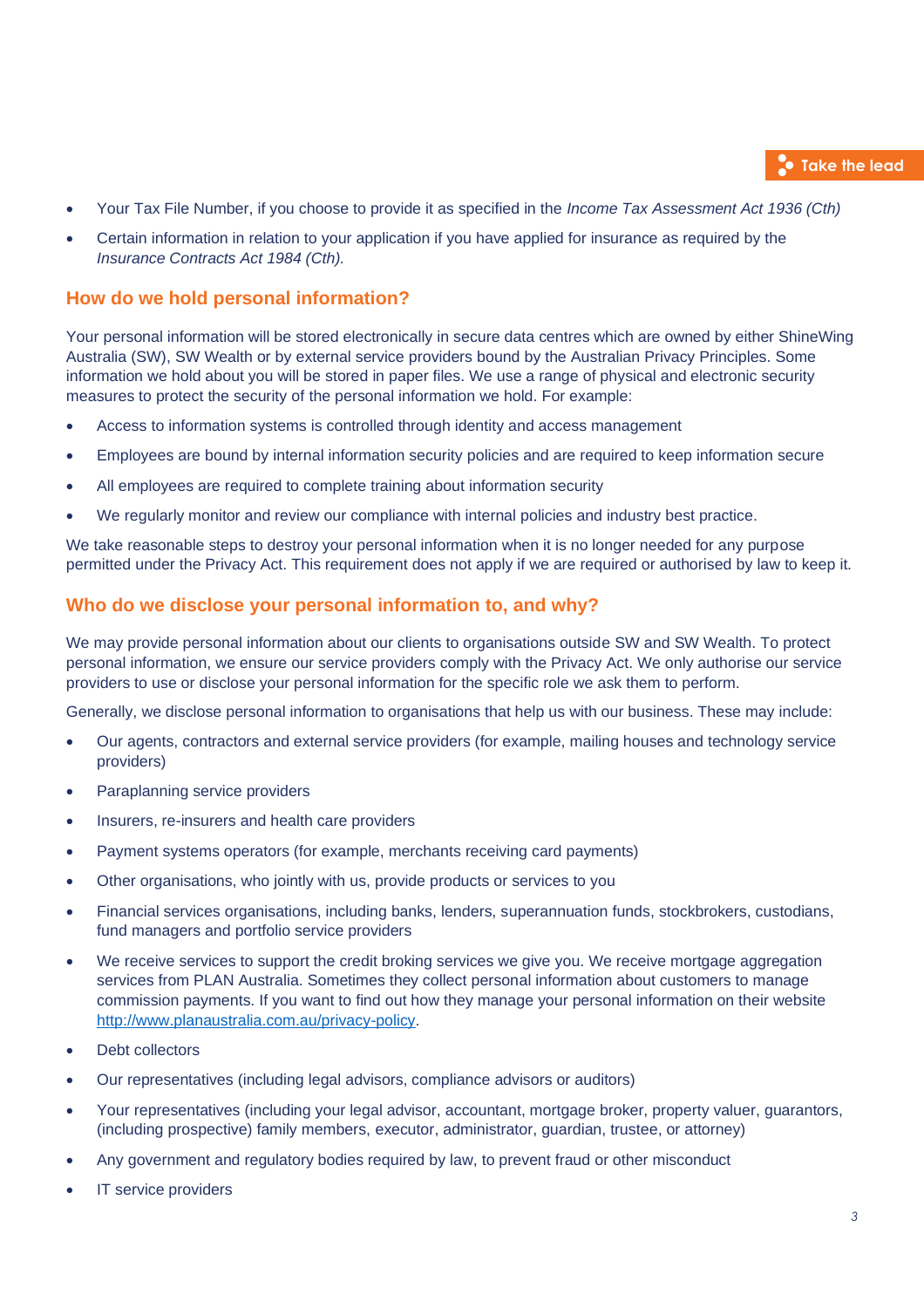

- External dispute resolution schemes
- Regulatory bodies, government agencies and law enforcement bodies in any jurisdiction.

We may also disclose your personal information to others outside SW and SW Wealth where:

- We are required or authorised by law or where we have a public duty to do so
- You may have expressly consented to the disclosure or the consent may be reasonably inferred from the circumstances
- We are otherwise permitted to disclose the information under the Privacy Act.

### **Do we disclose personal information overseas?**

Our business is affiliated with other businesses located overseas. In the course of doing business with you, we may disclose some of your personal information to overseas recipients. However, we will only do so where:

- It is necessary to complete the transaction you have entered into; or
- We believe on reasonable grounds that the overseas recipient is required to deal with your personal information
- by enforceable laws which are similar to the requirements under the APPs; or
- It is otherwise permitted by law.

At present, some of our network entities may exchange data with our overseas affiliate located in India.

Please refer to SW's full Privacy Policy on their website<http://www.shinewing.com.au/privacy-policy> for further information.

#### **Do we use or disclose personal information for marketing?**

We may use your personal information to offer you products and services we believe may interest you. We may send you direct marketing communications such as offers, updates, events, articles or newsletters. We will always give you the option of electing not to receive any of these communications in the future by notifying us or unsubscribing at any time.

# **Do we collect personal information electronically?**

We will collect information from you electronically, for instance through internet browsing, mobile or tablet applications.

Each time you visit our website, we collect information about your use of the website, which may include the following:

- The date and time of visits
- Which pages are viewed
- How users navigate through the site and interact with pages (including fields completed in forms and applications completed)
- Location information about users
- Information about the device used to visit our website
- IP addresses.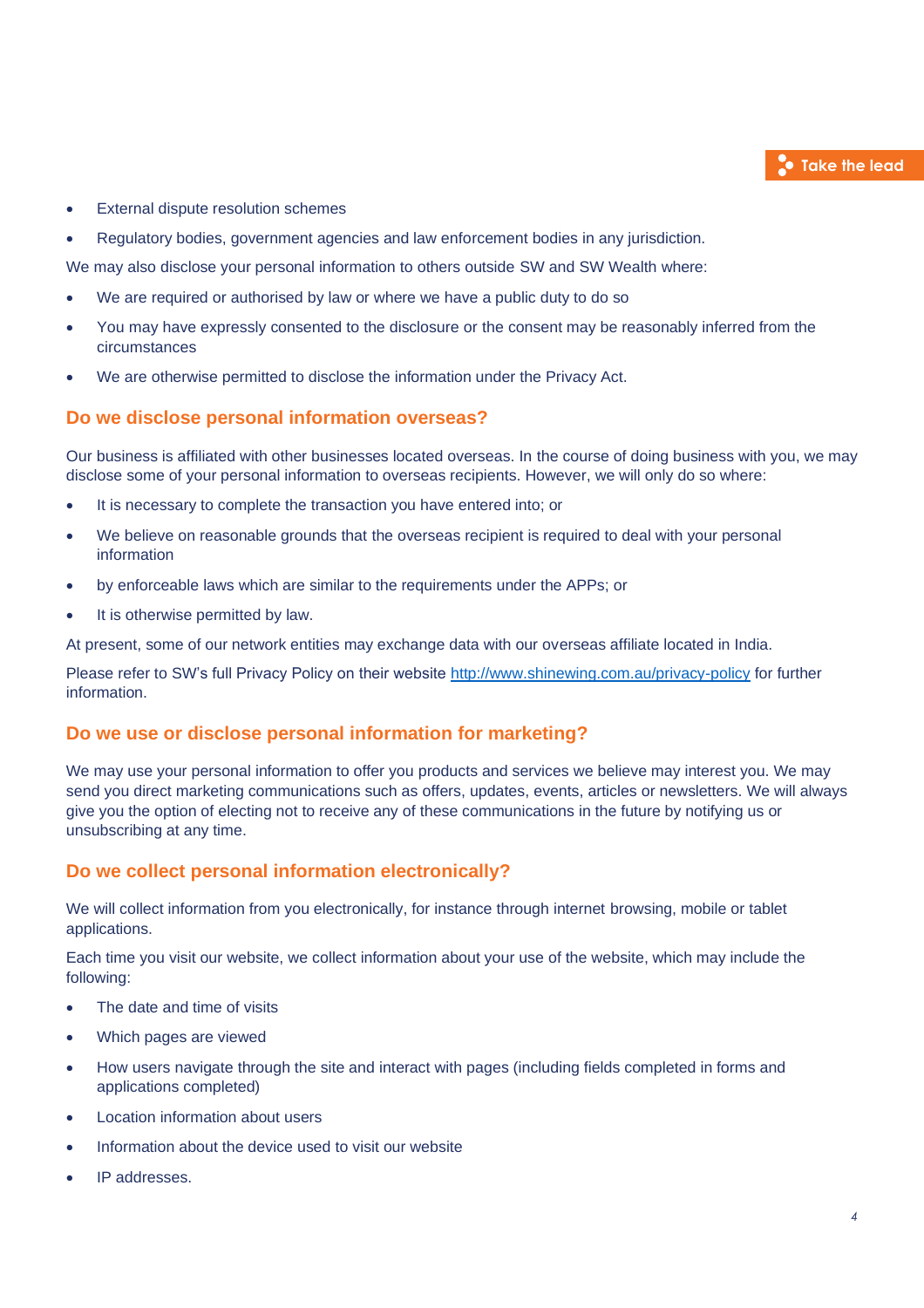We use technology called cookies when you visit our site. Cookies are small pieces of information stored on your hard drive or in memory. They can record information about your visit to the site, allowing it to remember you the next time you visit and provide a more meaningful experience.

One of the reasons for using cookies is to offer you increased security. The cookies we send to your computer cannot read your hard drive, obtain any information from your browser or command your computer to perform any action. They are designed so that they cannot be sent or retrieved by any another website.

We won't ask you to supply personal information publicly over Facebook, Twitter, or any other social media platforms that we use. Sometimes we may invite you to send your details to us via private messaging, for example, to answer a question. You may also be invited to share your personal information through secure channels to participate in other activities, such as competitions.

# **Access to and correction of personal information**

You can request access to the personal information we hold about you. You can also ask for corrections to be made. To do so, please contact us.

There is no fee payable for updating or correcting your personal information. Should you request access to your personal information, a reasonable cost may be charged. This charge covers such things as locating the information and supplying it to you.

There are some circumstances in which we are not required to give you access to your personal information. If we refuse to give you access to or to correct your personal information we will give you a notice explaining our reasons, except where it would be unreasonable to do so.

If we refuse your request to correct your personal information, you also have the right to request that a statement be associated with your personal information noting that you disagree with its accuracy.

If we refuse your request to access or correct your personal information, we will also provide you with information on how you can complain about the refusal.

# **Resolving your privacy concerns and complaints – your rights**

If you are concerned about how your personal information is being handled or if you have a complaint about a breach of the Australian Privacy Principles, please contact us.

We are committed to resolving complaints within a fair and reasonable timeframe. Wherever possible, complaints will be resolved promptly at first point of contacts. Where this is not possible, we aim to resolve complaints within five business days.

If your complaint exceeds five business days, we will contact you with a status report and expected resolution date.

If you are unhappy with our response, there are other bodies you can go to including the Financial Ombudsman and the Office of the Australian Information Commissioner.

#### **Australian Financial Complaints Authority**

The Australian Complaints Authority (AFCA) provides fair and independent financial services complaint resolution that is free to consumers.

ACFA can be contacted at:

**Website:** [www.afca.org.au](http://www.afca.org.au/) **Email:** info@afca.org.au **Phone:** 1800 931 678 (free call) **In writing to:** Australian Financial Complaints Authority, GPO Box 3, Melbourne VIC 3001